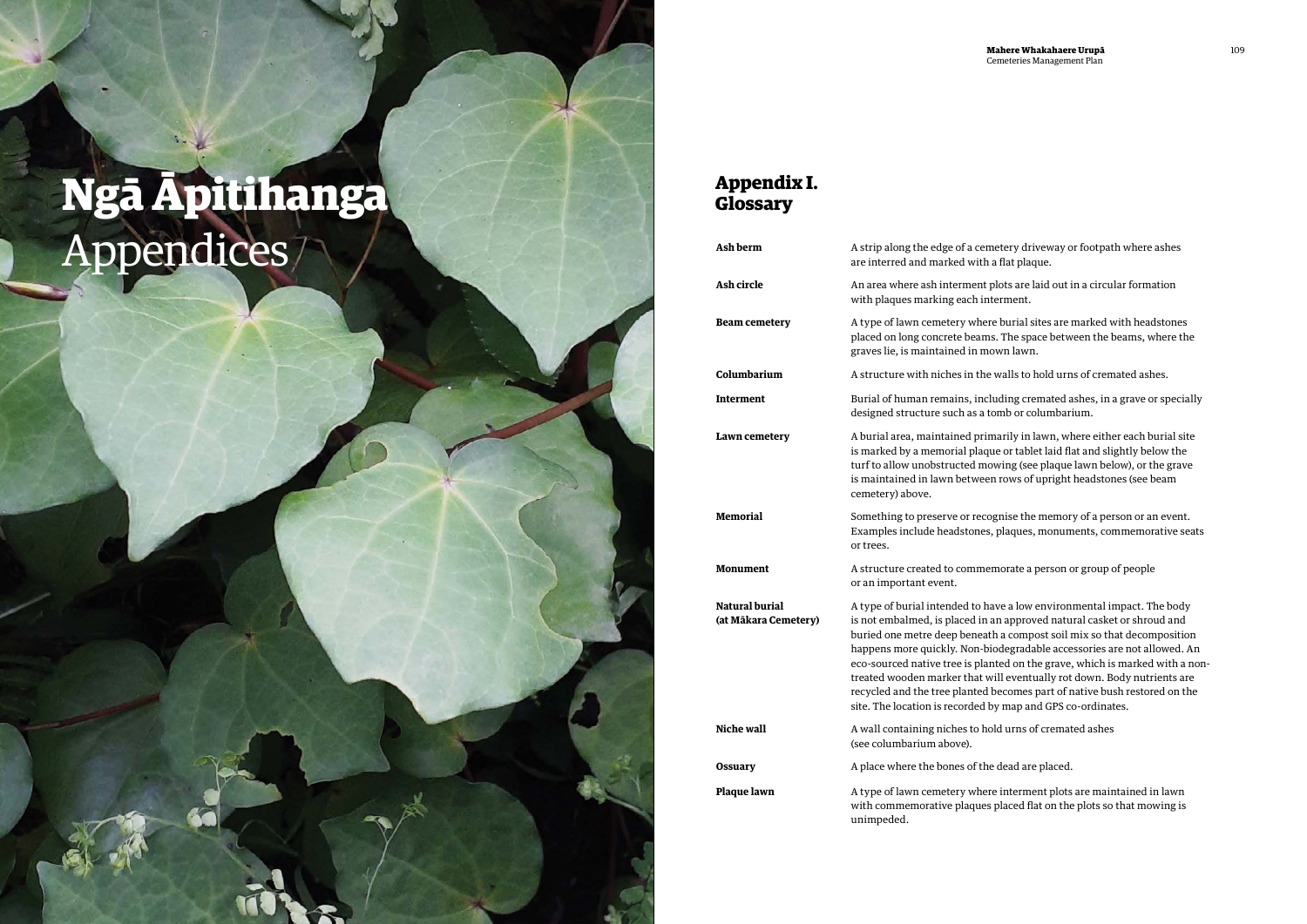### **Appendix II. Strategic and statutory context**

### **Key guiding Council policies and strategies**

### **Wellington Towards 2040: Smart Capital**

The Council's vision for Wellington focusses on the city's future development over the next 20 years, building on Wellington's current strengths while acknowledging the challenges the city faces now and over the medium to long-term, and the changing role of cities. The vision is supported by four community outcomes based on the city's competitive advantage. These are eco-city, connected city, people-centred city and dynamic central city. The cemeteries help realise the vision providing essential services and infrastructure that will be needed as the city grows and providing places with heritage that strengthens the sense of place in Wellington and brings people in the community together.

### **Long-term Plan 2018-2028**

The Long-Term Plan (LTP) sets out the projects and initiatives the Council intends to invest in over the 10-year period. The LTP is reviewed is reviewed every three years. The cemeteries are relevant most particularly to three of the five priority areas in the plan:

- Resilience and the environment: By providing essential infrastructure and services, including during emergencies and disasters
- Sustainable growth: By planning ahead to ensure adequate cemetery capacity for the growing population
- Arts and culture: By maintaining important city heritage.

### **Wellington Urban Growth Plan – urban development and transport strategy: 2014-2043**

This strategy is used to plan for expected growth in Wellington's population to about 250,000 by 2043. Its purpose is to guide council's decisions relating to urban growth planning, transport, land use, housing and infrastructure. Key outcomes are to achieve a compact, liveable and resilient city set in nature.

Key objectives relevant to the cemeteries include planning for population growth that will mean a growing demand for cemetery services and the need to provide adequate land for cemeteries, and the need for leadership in planning and preparedness to deal with emergencies.

### **Planning for Growth**

Planning for Growth is a spatial plan that is essentially a 'blueprint' for how the city should grow and develop over the next 30 years. It covers a range of topics relating to the city's growth including land use, transport, three waters infrastructure, natural hazards, heritage, and natural environment values. It will influence the current review of the district plan and decisions about investment in things like infrastructure. Within that context, cemetery services are relevant in that provision must be adequate to meet the needs of a growing population and planned to be as sustainable as possible in terms of land use and environmental impact. Cemetery management is also relevant to other aspirations considered in the spatial plan for the city to be resilient and to have accessible public spaces that support diverse community and cultural values.

#### **Te Atakura First to Zero, Wellington's Blueprint for a Zero Carbon Capital, 2019**

The blueprint confirms the Council's commitment to achieve net zero greenhouse gas emissions in Wellington by 2050, with significant reduction by 2030. It outlines seven 'big moves', or action areas, for a zero carbon capital and includes the Council's own operations in proposed initiatives to achieve zero carbon. Two of these moves are of particular relevance to the cemeteries:

- Becoming a leader in high-performing buildings. With benefits of lower infrastructure costs, cheaper operating costs, healthier environments and lower carbon impacts. There are a number of buildings in the cemeteries, notably the crematorium in terms of energy consumption and emissions, and further buildings will be planned as part of future cemetery expansion.
- The need to protect and enhance the domain of Tāne (the forests) that support recreational activity and biodiversity and provide ecosystem services. The cemeteries include streams and areas of regenerating or potential native forest including carbon storage forest areas.

#### **Wellington Heritage Strategy 2010**

The strategy is based upon ideas that Wellington's historic features, sites and places are a finite resource and are important in shaping what makes Wellington unique. It outlines objectives and actions based on the following goals:

- Recognition Wellington's heritage is recognised as contributing to our understanding of our cultural diversity and awareness of sense of place
- Protection, conservation and use Wellington's unique character is enhanced by the protection, conservation and use of its heritage
- Sustainable economic use Wellington's heritage is acknowledged as contributing to a vibrant economy.

#### **Wellington Resilience Strategy 2017**

The strategy is a blueprint to help Wellingtonians prepare for, respond to and recover from major disruptions such as earthquakes and the effects of climate change. The stated vision is 'As Wellington moves and changes, everyone here will survive and thrive'. Three goals support this vision – that people are connected, empowered and feel part of a community, that decision-making is integrated and well-informed and that homes, the natural and the built environment are healthy and robust.

The cemeteries have a role to play in being wellprepared for burying the dead during disasters and emergencies and maintaining places where people feel connected with their history, nature and community.

### **Our Capital Spaces – an open space and recreation framework for Wellington: 2013-2023**

Part of the Our Living City programme, initiatives come under four outcomes - (i) getting everyone active and healthy; (ii) protecting our birds, nature, streams and landscapes; (iii) contributing to Wellington's outstanding quality of life; and (iv) doing it together. The cemeteries contribute to all four initiatives by providing places where people like to exercise, where nature is present, where important heritage is a visitor attraction and where community partnership is developing in caring for that heritage.

### **Our Natural Capital – Wellington's indigenous biodiversity strategy and action plan 2015**

This plan is about Wellington's indigenous biodiversity – the species that occur or occurred naturally in Wellington. The main aim is to protect and restore indigenous biodiversity so it is thriving once more. Additional outcomes focus on connecting people to nature and fostering their sense of kaitiakitanga and enthusiasm for nature. Our Natural Capital is very much about urban ecology – how to weave nature through the city environment. The cemeteries are a good example of this context, where there is a close relationship between the built/ developed areas and the areas managed as natural environments.

### **Commemorative Policy 2006**

The Commemorative Policy provides the Council with a framework to guide the location and management of commemorative memorials such as trees and site furniture in parks and reserves. It also includes a framework for dealing with requests for scattering and interring ashes and other human remains on public land in a culturally sensitive manner. While the policy is mainly focused on the Council's parks and reserves, it refers to tree planting options and commemorative seat designs at Karori and Mākara cemeteries.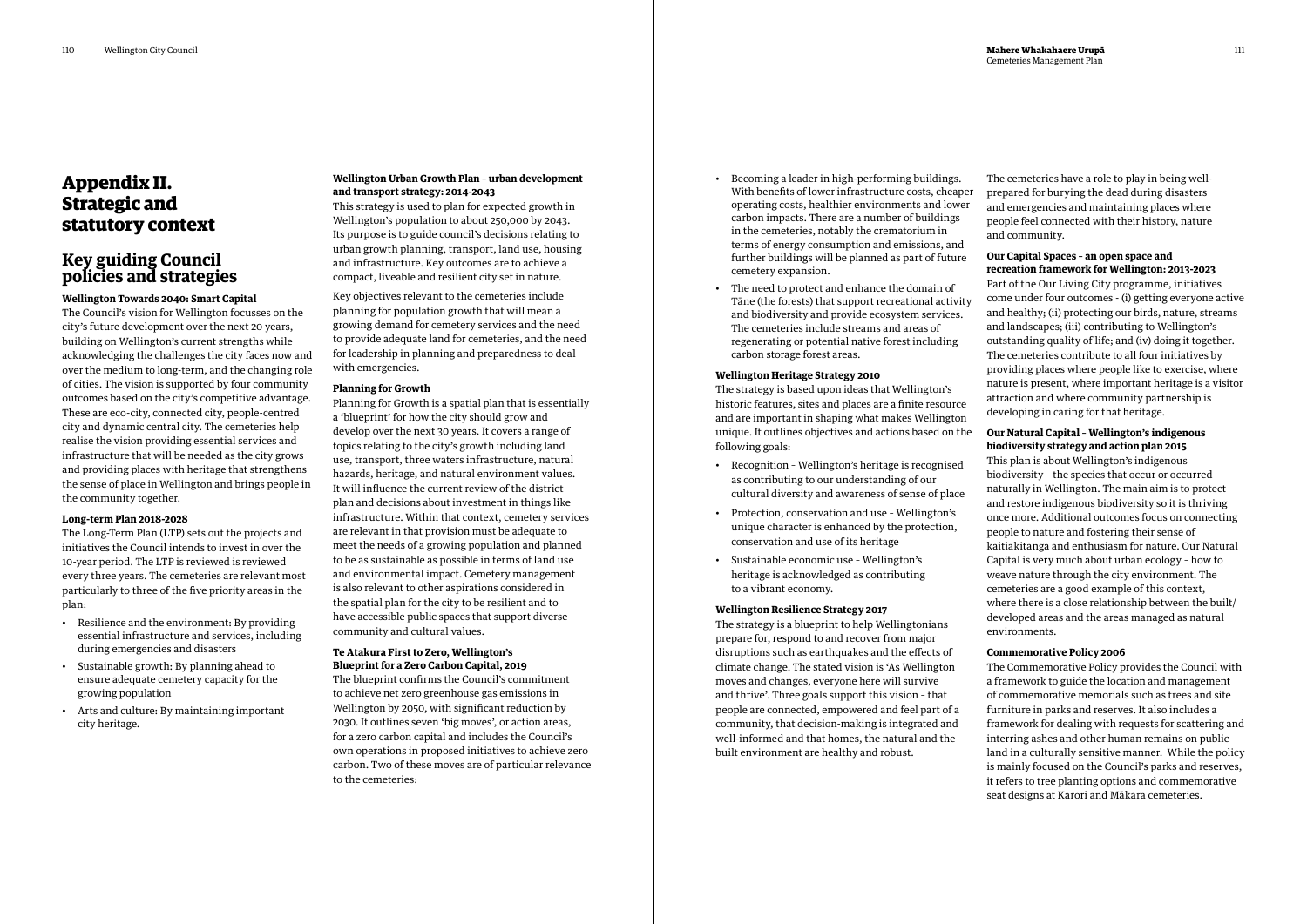#### **Open Space Access Plan 2016**

The Council's strategic vision to strengthen and improve the access network in Wellington's open spaces is by providing opportunities for recreation and tourism, ensuring tracks provide for a range of user interests, skills, abilities and fitness levels within each geographic area of the city, achieving a primary network between major destination points in Wellington and adjoining districts, linked with an equitable distribution of secondary and local track networks and recreational facilities. It is also about providing a network that enables more residents to safely enjoy the open spaces while enhancing the natural environment. Within this context, Karori and Mākara cemeteries are increasingly popular for walking, with either well-developed or potential connections with the wider track network.

### **Regulatory and Governance framework**

#### **Burial and Cremation Act (1964)**

The Burial and Cremation Act (1964) Section 4(1) states:

"It shall be the duty of every local authority, where sufficient provision is not otherwise made for the burial of the bodies of persons dying while within its district, to establish and maintain a suitable cemetery."

The Act applies to both public cemeteries and private burial grounds but not to Māori burial grounds. It covers the establishment, maintenance and regulation of cemeteries, financial functions, cremation, cemetery closure, offences and general provisions.

In 2015 the Law Commission released a report, Death, burial and cremation – a new law for contemporary New Zealand (Report 135), which recommended replacing the Act with a new statute to modernise the law around death, burials and cremations. Consultation on modernising the legislation was sought and a summary of submissions published by the Ministry of Health in June 2021. The timing of the new legislation is as yet unknown.

#### **Local Government Act 2002**

Under the Local Government Act, territorial authorities are required from time-to-time, to assess the provision of sanitary services, including cemeteries and crematoria. The purpose is to assess the services from a public health perspective, including the health risks to communities resulting from an absence or deficiency in the services, the quality of the services currently available and the current and estimated demands for the services.

### **Wellington Consolidated Bylaw 2008**

The bylaw seeks to protect the public from nuisance, minimise the potential for offensive behaviour, maintain public health and safety and manage land under the control of the Council to enhance public wellbeing and enjoyment of public places. Part 5: Public Spaces contains rules about responsibilities for items and structures on cemetery plots and permissions required to do work in a cemetery.

#### **Wellington City District Plan**

The district plan is the Council's principal regulatory document setting out objectives and policies, methods and rules for managing the city environment, land uses and associated activities. The Wellington City District Plan is prepared in accordance with the Resource Management Act 1991. The rules allow the Council to exercise control over the type of building and activity that occurs, and this control is exercised by way of the resource consent process. Cemetery activities require resource consent for minor earthworks associated with the storage and disposal of soil from burial plots.

Tawa, Karori and Mākara cemeteries are zoned Open Space B. There are no designations in place for cemetery land use. The Chapel, Shelter and Lychgate, (all located at Karori Cemetery) are listed as heritage buildings in the district plan.

### **Heritage New Zealand Pouhere Taonga Act 2014**

As the Karori and Mākara cemeteries contain burials that predate 1900 they are archaeological sites as defined by the Pouhere Taonga Act and are therefore subject to the provisions of that Act. The Act defines an archaeological site as:

Any place in New Zealand that:

- a. Was associated with human activity in or after 1900 or is the site of the wreck of any vessel where that wreck occurred in or after 1900
- b. Provides, or may be able to provide through investigation by archaeological methods, significant evidence relating to the historical and cultural heritage of New Zealand.

The Pouhere Taonga Act also contains a consent process for anyone wishing to do work that may affect an archaeological site. Advice should be sought from Heritage New Zealand Pouhere Taonga about the legal requirements for any work that involves ground disturbance (except that associated with the normal use of the cemetery and regular maintenance).

The Karori Crematorium and Chapel are registered on the Heritage New Zealand/Rārangi Kōrero List. Being on the list doesn't enact any specific powers of protection but is an important means of identifying significant heritage places and recording information about them.

### **Reserves Act 1977**

As explained earlier (see 1.2.1) this management plan is not prepared under the Reserves Act. However, Tawa Cemetery is an historic reserve and it is proposed Karori Cemetery will be classified as an historic reserve once it is closed. Other areas of cemetery land that are not required for cemetery use but are to be managed for open space values may also be classified as reserve in the future. The Reserves Act requires that a management plan be prepared under the Act for reserves (other than local purpose reserves) within five years of classification. It is likely the timing will coincide with the next review of this management plan and the appropriate statutory basis for cemetery future management plans adjusted as required at that time.

### **Other plans and programmes**

### **Our Living City, 2013**

A project designed to improve Wellington's quality of life by strengthening urban-nature connections and building economic opportunities from a healthy environment. The programme's three goals are aimed at ensuring Wellington's 'natural capital' is protected and enjoyed in the ways that land is used, managed and developed, transforming towards a green economy, thereby reducing environmental impacts and opening up new opportunities and leading communities and partners to participate in the green economy. Cemeteries management can contribute to these goals through carbon storage and integrating the natural environment with the developed cemetery areas.

#### **Dog Policy (2016)**

The Dog Control Act 1996 requires the Council to develop a policy on dog control. The Council's Dog Policy is to make sure dog owners meet their obligations under the Act, make sure dogs are well cared for and Wellingtonians can enjoy owning dogs, prevent dogs causing any danger to the public, wildlife and natural habitats, actively promote responsible dog ownership and provide for the reasonable exercise and recreational needs of dogs and their owners. The Dog Policy is relevant as the cemeteries are popular for dog walking. Requirements for keeping dogs under control are particularly relevant given the need for a respectful atmosphere when funerals and burials are taking place.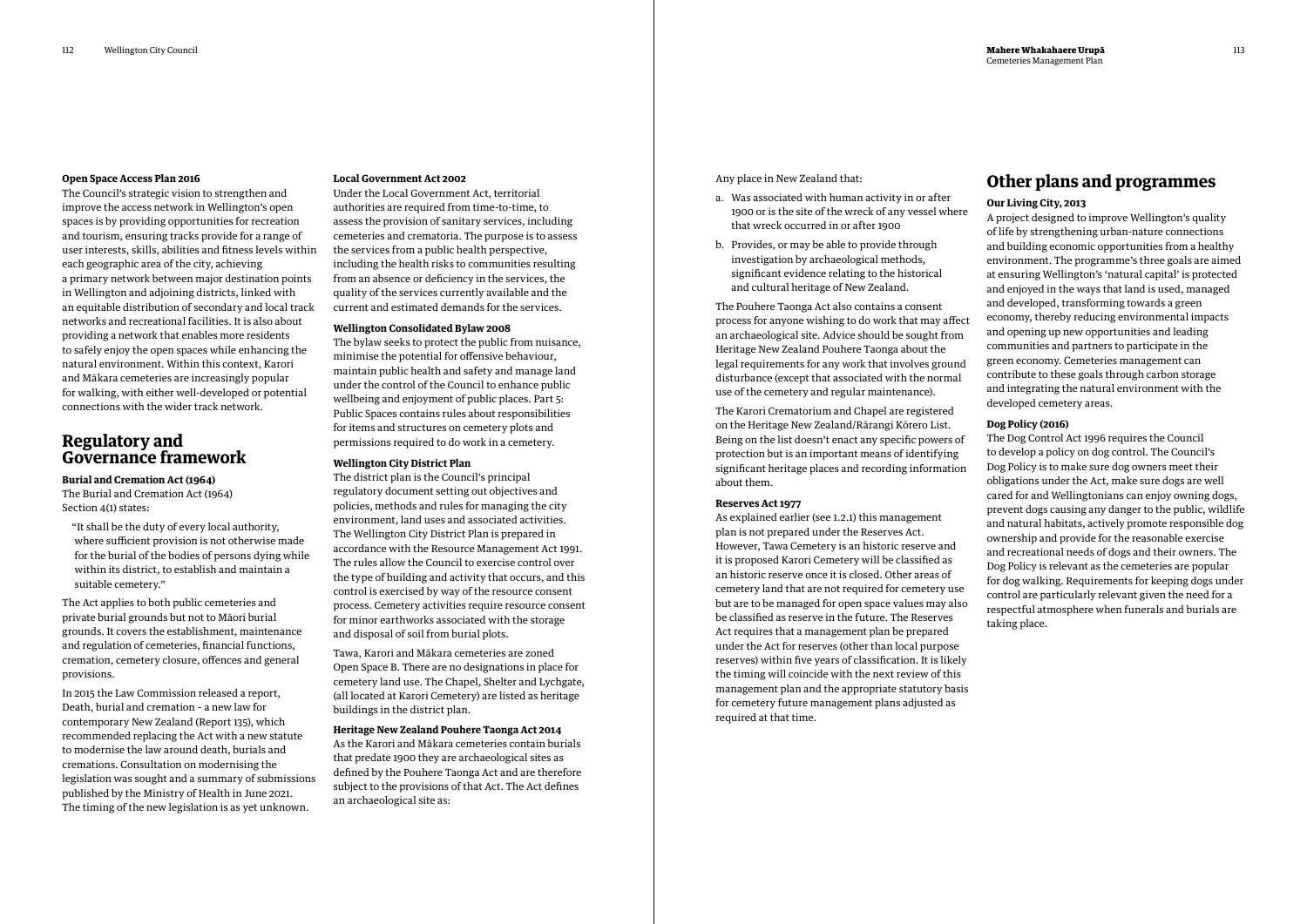## **Appendix III. Historical context**

The first burial sites in the Wellington City Council area would have been Māori urupā, associated with pā, kainga and possibly battle sites. Some are listed as significant sites to Māori. Some former urupā, such as that associated with Kumutoto Pā were destroyed when the land was developed for Pakeha settlement. Such losses are deeply felt by mana whenua. There are likely to be other urupā or individual Māori burial sites within the Wellington city boundaries but these are outside the scope of this plan. The Opau Urupā, towards the coast on Mākara Road, was opened in 2017 as part of The Treaty Settlement with Taranaki Whānui ki Te Upoko o Te Ika. The urupā is vested in the Trustees of Port Nicholson Block Settlement Trust (PNBST) as a Māori Reservation.

A number of cemeteries were established after the arrival of European settlers and there may also be isolated burials dating from the early days of colonial settlement. As well as the Council's cemeteries there are others in the city area owned and managed by churches, such as the historic Mount Street Cemetery managed by the Roman Catholic Diocese of Wellington.

The following chronology sets out the main events in the history of the three cemeteries. More detailed information is available in:

Murray, B. and Herbert, R. (2009). *The Tawa Flat Cemetery 1861-1978*. Tawa Historical Series No 2, Tawa Historical Society Wellington.

Greig, K, Kelly, M, Cochran, C, and Aitken, A (2003). *Karori Conservation Plan, Four Decades of Conservation*, prepared for the Wellington City Council.

Code: T – Tawa Cemetery, K – Karori Cemetery, M – Mākara Cemetery

| <b>Date</b>      | <b>Event</b>                                                                                                                                                                                                                                                                   | Code    |
|------------------|--------------------------------------------------------------------------------------------------------------------------------------------------------------------------------------------------------------------------------------------------------------------------------|---------|
| 1842             | Bolton Street and Mount Street cemeteries established                                                                                                                                                                                                                          |         |
| 1861             | Edward Gibbon Wakefield gifts a quarter acre of his land at Tawa Flat<br>to the Church of England                                                                                                                                                                              | T       |
| 1866             | The small wooden church of St Peter's is built at Tawa Cemetery                                                                                                                                                                                                                | T       |
| 1867             | Eunice Fitzherbert, an infant, is the first burial at Tawa Cemetery                                                                                                                                                                                                            | T       |
| 1882             | Cemeteries Act passed                                                                                                                                                                                                                                                          |         |
| 1890             | Karori wins a ballot for the site of a much-needed new cemetery for Wellington.<br>McKenzie brothers agree in principle to accept the Council's offer for their land.<br>The Council raises loan of £7500 for new cemetery                                                     | K       |
| 1891             | McKenzie brothers and council sign sale agreement. Work completed on new road<br>from Polhill Gully to Karori. An elegant sexton's cottage, with unusual, pointed<br>arch windows, is built. A public shelter is built, later named Mortuary Chapel and<br>now named 'Shelter' | K       |
| August<br>1891   | Frederick William Fish, an infant, is first burial at Karori Cemetery                                                                                                                                                                                                          | $\bf K$ |
| February<br>1892 | First regular burials at Karori. Church burials consecrated.<br>Sexton E.A. Nash appointed                                                                                                                                                                                     | K       |
| 1892             | Shelter converted into chapel                                                                                                                                                                                                                                                  | K       |
| 1902             | St Peter's Church building is moved to a site in Porirua and renamed St Anne's                                                                                                                                                                                                 | T       |
| 1903             | Second public burial section opened.<br>The first significant structure built at the cemetery was the sexton's cottage, an<br>elegant villa with unusual, pointed arch windows, built in 1891. It was replaced<br>by the present cemetery office in the 1950s                  | K       |

# **Chronology of Tawa, Karori and Mākara cemeteries**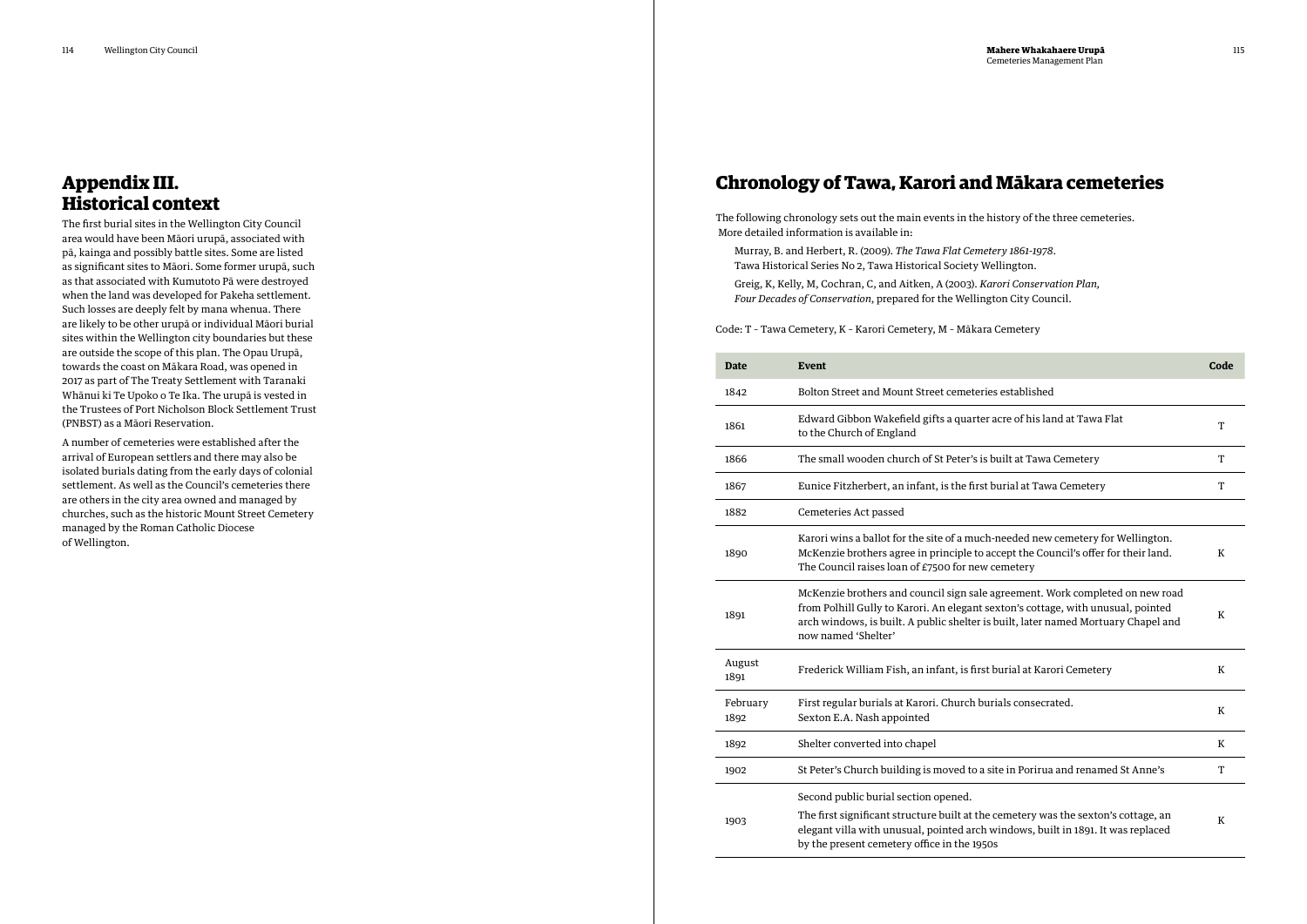| <b>Date</b> | <b>Event</b>                                                                                                                                                                                                                                                               | Code |
|-------------|----------------------------------------------------------------------------------------------------------------------------------------------------------------------------------------------------------------------------------------------------------------------------|------|
| 1909        | Crematorium built to a design by John Sydney Swan. The cremator was coke-fired                                                                                                                                                                                             | K    |
| 1913        | Second Church of England (Anglican) burial section opened                                                                                                                                                                                                                  | K    |
| 1918        | World War I ends. First organised burials of soldiers in cemetery. Influenza<br>epidemic claims hundreds of Wellingtonians and cemetery has busiest period<br>of its history, with 63 burials on one day in November alone                                                 | K    |
| 1921        | Lychgate built in Services Cemetery                                                                                                                                                                                                                                        | K    |
| 1931        | Memorial Arch built in Services Cemetery                                                                                                                                                                                                                                   | K    |
| 1932        | Sealing of main road begins. Other roads and paths progressively sealed over<br>following decades                                                                                                                                                                          | K    |
| 1934        | A large group of unemployed workers is put to work in the cemetery. Walking<br>track from Wilton to Karori built through cemetery land. Third public burial<br>section opened                                                                                              | K    |
| 1937        | Council land near the Standen Street gates set aside for cemetery purposes. Later<br>used for Wellington's first lawn cemetery. First columbarium constructed behind<br>crematorium. Construction of new crematorium mooted. First Greek Orthodox<br>burial section opened | K    |
| 1944        | Mayor of Wellington, Will Appleton, announces the establishment<br>of a lawn cemetery                                                                                                                                                                                      | K    |
| 1945        | Second Catholic burial section opened                                                                                                                                                                                                                                      | K    |
| 1947        | Gray Young, Morton and Young draw up plans for new crematorium chapel,<br>to be built above Services Cemetery                                                                                                                                                              | K    |
| 1948-49     | Second columbarium constructed alongside old crematorium chapel                                                                                                                                                                                                            | K    |
| 1950s       | The present cemetery office replaces the 1891 sexton's cottage                                                                                                                                                                                                             | K    |
| 1951        | Lawn cemetery at Standen Street opened                                                                                                                                                                                                                                     | K    |
| 1953        | 76 victims of the Tangiwai Disaster are buried in cemetery                                                                                                                                                                                                                 | K    |
| 1955        | Third columbarium built between road and Services Cemetery.<br>Second Greek Orthodox burial section opened                                                                                                                                                                 | K    |
| 1957        | Tangiwai Memorial opened in cemetery                                                                                                                                                                                                                                       | K    |
| 1959        | New chapel finished but not opened until 1960                                                                                                                                                                                                                              | K    |
| 1960        | Rose garden established near main entrance.                                                                                                                                                                                                                                | K    |
| 1962        | Fourth columbarium built alongside main drive near Shelter                                                                                                                                                                                                                 | K    |

| <b>Date</b>       | <b>Event</b>                                                                                                                                                                                                                                    | Code  |
|-------------------|-------------------------------------------------------------------------------------------------------------------------------------------------------------------------------------------------------------------------------------------------|-------|
| <b>March 1965</b> | Mākara Cemetery opens for burials                                                                                                                                                                                                               | M     |
| 1965              | Crematorium cremators upgraded to gas-fired (and also upgraded in 1971)                                                                                                                                                                         | K     |
| 1966              | Garden of Remembrance opened alongside new crematorium                                                                                                                                                                                          | K     |
| 1972              | Decision made to plant trees on cemetery slopes facing Wilton<br>and Northland, after complaints from local residents' association                                                                                                              | K     |
| 1973              | A peak of crematorium use is reached, with up to 14 disposals a day                                                                                                                                                                             | K     |
| 1974              | Main denominational and Roman Catholic areas closed to new plot purchasers                                                                                                                                                                      | K     |
| 1977              | Tawa Cemetery is vested in the Tawa Borough Council                                                                                                                                                                                             | T     |
| 1978              | Tawa Flat Cemetery is formally closed. No further burials                                                                                                                                                                                       | T     |
| 1978              | Tawa Flat Cemetery is formally closed. No further burials                                                                                                                                                                                       | T.    |
| 1984              | Internationally significant stained glass windows in old crematorium<br>chapel restored                                                                                                                                                         | K     |
| 1991              | Cemetery centenary. Rose Garden redesigned and rebuilt. New gates installed<br>at main entrance and Seaforth and Standen Street entrances. Open day held and<br>Frederick William Fish's grave, the first in the cemetery, located and restored | K     |
| 1990s             | Fifth and last columbarium built alongside Rosehaugh Avenue crematorium<br>chapel                                                                                                                                                               | K     |
| 1994              | Permission given for ash disposal and bronze plaque mounting in rose garden                                                                                                                                                                     | K     |
| 2001              | Certification to ISO 9001 Quality Management System for the cemeteries<br>and crematorium                                                                                                                                                       | K & M |
| 2003              | SS Penguin walk opened                                                                                                                                                                                                                          | K     |
| December<br>2003  | Cemetery Management Plan, Karori and Mākara Cemeteries                                                                                                                                                                                          | K & M |
| 2008              | Natural burials offered at Mākara Cemetery                                                                                                                                                                                                      | М     |
| 2009              | Tawa Historical Society publishes a booklet about Tawa Cemetery and<br>works with the Council to have an on-site information board installed                                                                                                    | T     |
| 2011              | Ngā Iwi o Te Motu Urupā area opened at Mākara                                                                                                                                                                                                   | М     |
| 2020              | Friends of Karori Cemetery established and a Memorandum<br>of Understanding agreed with the Council                                                                                                                                             | K     |

| Event                                                                                                                                                                                                                                           | Code    |
|-------------------------------------------------------------------------------------------------------------------------------------------------------------------------------------------------------------------------------------------------|---------|
| Mākara Cemetery opens for burials                                                                                                                                                                                                               | М       |
| Crematorium cremators upgraded to gas-fired (and also upgraded in 1971)                                                                                                                                                                         | K       |
| Garden of Remembrance opened alongside new crematorium                                                                                                                                                                                          | K       |
| Decision made to plant trees on cemetery slopes facing Wilton<br>and Northland, after complaints from local residents' association                                                                                                              | K       |
| A peak of crematorium use is reached, with up to 14 disposals a day                                                                                                                                                                             | K       |
| Main denominational and Roman Catholic areas closed to new plot purchasers                                                                                                                                                                      | K       |
| Tawa Cemetery is vested in the Tawa Borough Council                                                                                                                                                                                             | т       |
| Tawa Flat Cemetery is formally closed. No further burials                                                                                                                                                                                       | т       |
| Tawa Flat Cemetery is formally closed. No further burials                                                                                                                                                                                       | T.      |
| Internationally significant stained glass windows in old crematorium<br>chapel restored                                                                                                                                                         | $\bf K$ |
| Cemetery centenary. Rose Garden redesigned and rebuilt. New gates installed<br>at main entrance and Seaforth and Standen Street entrances. Open day held and<br>Frederick William Fish's grave, the first in the cemetery, located and restored | K       |
| Fifth and last columbarium built alongside Rosehaugh Avenue crematorium<br>chapel                                                                                                                                                               | K       |
| Permission given for ash disposal and bronze plaque mounting in rose garden                                                                                                                                                                     | K       |
| Certification to ISO 9001 Quality Management System for the cemeteries<br>and crematorium                                                                                                                                                       | K & M   |
| SS Penguin walk opened                                                                                                                                                                                                                          | K       |
| Cemetery Management Plan, Karori and Mākara Cemeteries                                                                                                                                                                                          | K & M   |
| Natural burials offered at Mākara Cemetery                                                                                                                                                                                                      | M       |
| Tawa Historical Society publishes a booklet about Tawa Cemetery and<br>works with the Council to have an on-site information board installed                                                                                                    | T       |
| Ngā Iwi o Te Motu Urupā area opened at Mākara                                                                                                                                                                                                   | М       |
| Friends of Karori Cemetery established and a Memorandum<br>of Understanding agreed with the Council                                                                                                                                             | K       |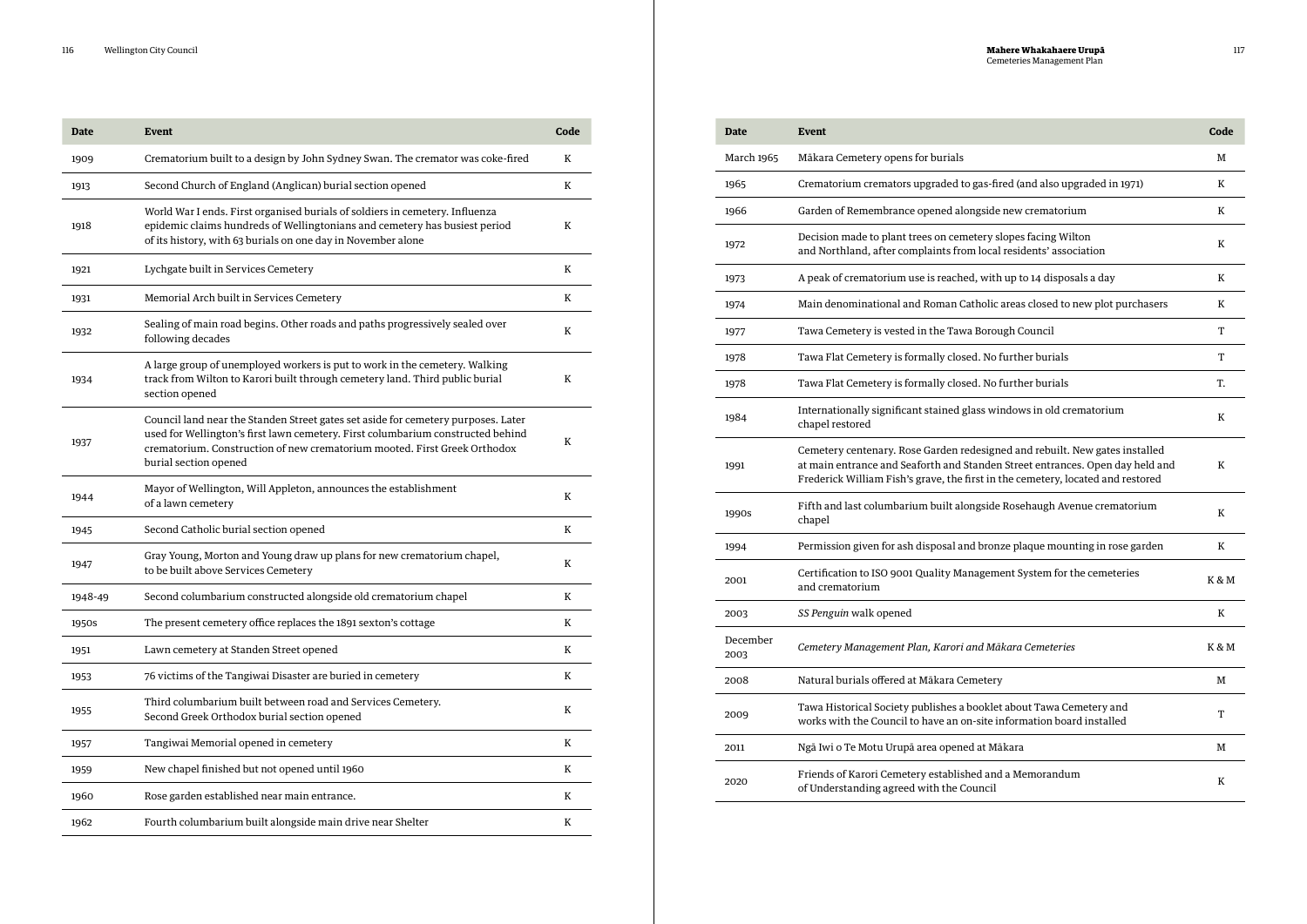### **Brief history of Tawa Cemetery**

Tawa Cemetery was established in 1861 when Edward Gibbon Wakefield gifted a quarter acre block of land to the Anglican Bishop of Wellington "for religious, educational and charitable purposes".

A small wooden church, St Peter's, was built on the site in 1866. The church became a focus in the small rural community of Tawa Flat. It was used for weddings and funerals and the first burials in the churchyard took place in 1867. The population at Tawa Flat declined in the early 1900s while the village at Porirua developed at pace. The Anglican Diocese decided to move the St Peter's Church building. It was moved to Porirua in 1902 and renamed St Anne's. The churchyard remained and burials continued until 1952. The cemetery was vested in the Tawa Borough Council in 1977 and closed in 1978. The cemetery now occupies 0.1 hectares and contains about 50 interments. It was made an historic reserve in 2013 under the Reserves Act 1977.

The Tawa Historical Society has devoted much time into researching the history of the cemetery, trying to trace burial records and find out about the people buried there. The society published its findings in a booklet, *The Tawa Flat Cemetery 1861-1978*. The society's research continues and it is an advocate for the cemetery's recognition and protection.

### **Brief history of Karori Cemetery**

Karori Cemetery was established in 1891. A new cemetery was needed as the first of the city's cemeteries at Bolton Street and Mount Street (Catholic) were overcrowded. The Cemeteries Act 1882 required that an old cemetery could not close without a new site opening. Karori was the most suitable of the sites considered and interments began after a new link road to the then outlying suburb was completed.

The first burial (Fred Fish) occurred in 1891, though the new cemetery was not regularly used until 1892. The grave was unmarked for 100 years. Burials, cremations and ash interments have continued to the present day, bringing the cemetery close to full capacity.

See the chronology earlier in this appendix for important events over the cemetery's 130-year history. A more detailed history is contained in the *Karori Conservation Plan, Four Decades of Conservation*, which is available on the Council's website.

The 130 years of burial and cremations at Karori Cemetery has left an intricate collection of graves, memorials, mausolea, columbaria, buildings, paths and roads, trees, shrubs, gardens, fences, walls and gates spread over much of the 35.5-hectare site. This legacy is a fascinating historical record of notable and ordinary people's lives, historical events and a changing society. In 2003, the cemetery was assessed for inclusion in the Non-Residential Heritage Buildings Inventory of the Wellington City District Plan, which required evidence of significant historic, social, aesthetic and scientific value. The cemetery met all 13 criteria, though it is not listed in the inventory. The assessment can be found in the 2003 conservation plan mentioned above.

A number of buildings and structures at the cemetery have been recognised for their heritage value in both the Heritage New Zealand/Rārangi Kōrero List and the heritage schedule of the Wellington City Council's District Plan. The Shelter is listed as a Category 2 historic place.<sup>21</sup> It was originally built in 1891 as an open shelter for mourners and was later closed in. It has been known variously as the Shelter, the Mortuary Chapel and, for a period, as the Jewish Chapel when the Jewish community used and maintained it. The Crematorium and Chapel building is a Category 1 Historic Place.<sup>22</sup> Built in 1909, it was designed by noted Wellington architect John Sydney Swan. It was the first of the major city crematorium facilities in New Zealand and one of the earliest in the southern hemisphere. Six chapel windows are particularly valued. They were replaced between 1914 and 1939 with stained glass designed and made in the An Tur Gloine (Tower of Glass) factory in Dublin. The Lychgate is a Category 2 Historic Place.<sup>23</sup> It was built in 1921 as a memorial to World War I soldiers and was intended to be a shelter and an entrance to the armed services' section of the cemetery.

Within Karori Cemetery there are many historically significant memorials and gravesites including people involved in Shackleton's expedition, the *SS Penguin* sinking, victims of the 1918 influenza epidemic and victims of the Tangiwai disaster. Four previous prime ministers and many of Wellington's past mayors are buried within the cemetery. The cemetery is also a valuable record of Wellington's citizens, the people who collectively contributed to the city's history through their everyday lives.

In a brief survey carried out in mid-2020 for this plan, 70 percent of respondents who had visited Karori Cemetery reported a positive experience even though there was also concern about the deteriorating state of the graves and difficulty with wayfinding. Respondents noted the sense of a unique experience:

"It feels like you enter into another world"

"You can feel the history."24

### **Brief history of Mākara Cemetery**

In 1940 the Board of Health, under the Health Act 1920, required the provision of a cemetery for Wellington due to the diminishing number of plots available at Karori Cemetery for pre-purchase. The Cemeteries Act 1908 prohibited the establishment of a cemetery within any borough or town district. The Council of the time selected Mākara as the new site. The selection was finalised in 1946 and the land was purchased under the Public Works Act in two blocks, in 1951 and 1955. The first burial occurred in 1965. At the time 1000 unpurchased plots still remained at Karori Cemetery.

After the cemetery opened there was concern that Mākara's perceived inaccessibility was a factor in demand for cremation at Karori Cemetery. When commenting on the state of Mākara Road, the Evening Post (4 February 1965) stated: "A likely result is an increase in the number of cremations". Already, 75 percent of people who could possibly be cremated (some faiths do not believe in cremation) were being cremated at this time.

Mākara Cemetery was developed as a lawn cemetery from the start. Headstones or plaques would mark the head of the graves and the remaining part of each grave would be maintained in communal lawn. It was a very different aesthetic from the traditional full-length concrete or enclosed graves typical of Wellington's older cemeteries. The Council had already established a lawn cemetery area in a corner of Karori Cemetery in 1951, apparently modelled on the Arlington Cemetery in the United States.25 The style of cemetery had originated in 1855, in the design of the Springvale Cemetery in Cincinnati.26 What became known as the 'landscape-lawn cemetery movement' was driven by a conscious desire for a less cluttered cemetery landscape. It also addressed the inevitable maintenance problems associated with inconsistent construction and maintenance standards of family-owned plots. Another feature of this style adopted at Mākara was to highly control and standardise the design of monuments. The relative uniformity of headstones and plaques at the cemetery is a notable feature.

By 2003, when the last management plan was written, the cemetery was well established and estimated one third full, with 79,300 interments. The overall layout, roading and vegetation pattern seen today was largely in place. Yet the cemetery was perceived somewhat negatively. The management plan stated that "the land is considered to be bleak and windswept and not a pleasant setting for interments" and that "the Mākara road still presents an obstacle to use of this cemetery."

24 Comments from Wellington City Council Let's Talk Survey conducted in July/August 2020 for the Cemeteries Management Plan review

25 Karori Cemetery Conservation Plan 2003

26 The original model of this type of design at the Bellefontaine Cemetery. The lawn cemetery concept originated in 1855 at Spring Grove so was not new when adopted at Mākara

<sup>23</sup> Heritage New Zealand/Rārangi Kōrero List List No. 1400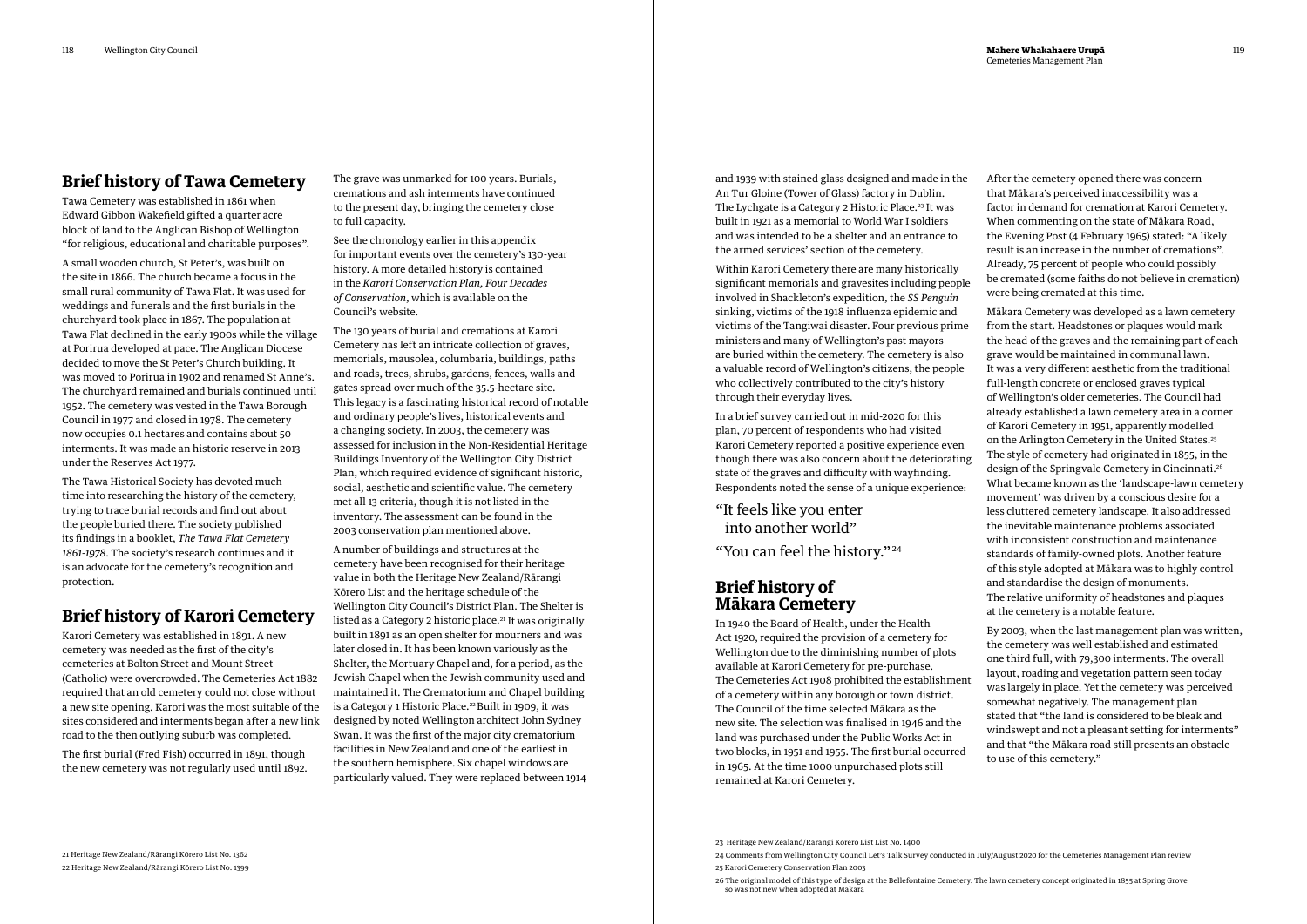The 2003 plan noted that beautification would need to be an ongoing activity. It proposed development that would maintain the cemetery's "formal and manicured nature" with the exception of the bush areas which would provide a natural bush contrast to the lawn areas. A landscape concept plan proposed planting" fingers of native revegetation" to create a series of more sheltered "rooms", sculptures at focal points and walking tracks. It would create a "heart" with a range of facilities including a new office and car parking, a formal and plaque garden, public toilets, a pergola and more sculptures. The concepts were only partly implemented as aspects were later found to be impractical.

"Peaceful, beautiful surroundings, interesting cultural diversity"<sup>27</sup>

However, other developments did occur. In 2008, after a long period of negotiation with the Natural Burials organisation, an area was set aside for natural burials – the first in New Zealand. In the last decade, new solar-powered public toilets have been built, the Greek Orthodox community built a chapel and in 2017, the Ngā Iwi o Te Motu Urupā was opened for Māori burials.

In a brief survey carried out in mid-2020 for this plan, 58 percent of those who had visited Mākara Cemetery reported a positive experience even though some felt it was still windswept and needed more trees. A respondent noted the following:

## **Appendix IV. Maintenance and repair philosophy for graves and monuments**

The new maintenance and repair guidelines for graves and monuments will be based on the overriding principle of doing the minimum required. This is the best guarantee of retaining the authenticity of each grave. In the words of the Historic Cemeteries Conservation Trust of New Zealand, *"Do as much as necessary, and as little as possible".28* 

The new guidelines will draw on the following approach taken at Bolton Street Cemetery to date but that approach will be reviewed and updated as required. For example, more guidance on conserving timber gravesite structures is needed.

### **Philosophy**

In increasing levels of intervention, conservation work may involve:

- Doing nothing
- Cleaning, weeding, general maintenance etc
- Stabilising
- Repairing
- Restoring
- Reconstructing.

Generally, while most graves will require, at one time or another, cleaning and general maintenance, work of a higher level of intervention should be carefully rationed.

#### **Doing nothing**

This is appropriate for graves in a stable but weathered condition and in some cases for graves that have decayed to such an extent that repair is no longer feasible. This fits the ethos of a closed cemetery, where graves will slowly weather and age. The patina of age, weathered surfaces and the evidence of slow change over time are aesthetic qualities that contribute significantly to the importance of the cemetery. This should remain an option given the financial constraints of cleaning and maintaining graves as identified in the next option.

### **Cleaning, weeding, general maintenance**

If graves are to have a long life, some basic and regular maintenance is essential. A well-maintained grave will survive the detrimental effects of weathering and time better than one that is not maintained. Maintenance should be carried out on a planned basis. Methods should be as benign as possible, minimise any change to heritage fabric, and in particular should aim to preserve the patina of age.

### **Stabilising**

Graves should be stabilised where they are at risk of collapse. Such work involves preventing things from getting worse by propping, building a new foundation or tying elements together.

### **Repairing**

Repair involves putting things back as they were; not to as new, but to a secure, tidy state where all elements are in good condition and stable for their age. Where it is decided that repair should be carried out, several principles apply:

- Repair rather than replace
- Repair in compatible materials
- Use traditional techniques as guidelines
- Ensure new work is identifiable and can be reversed
- Identify cause of failure.

### **Restoring**

Restoration of lost features should be carried out only if there is clear evidence of the original form and detail. Restoration would be carried out only in special circumstances, such as the grave of an important person, or a grave that has (or had before being damaged) particular aesthetic significance.

### **Reconstructing**

Reconstruction implies the more-or-less complete rebuilding of a grave, using some extant parts but incorporating a significant amount of new material. As for restoration, it should only be attempted if there is clear evidence of the original form and detail, and only in very special circumstances where, for example, a grave of historic or aesthetic value was badly damaged by a falling tree, landslide or vandalism.